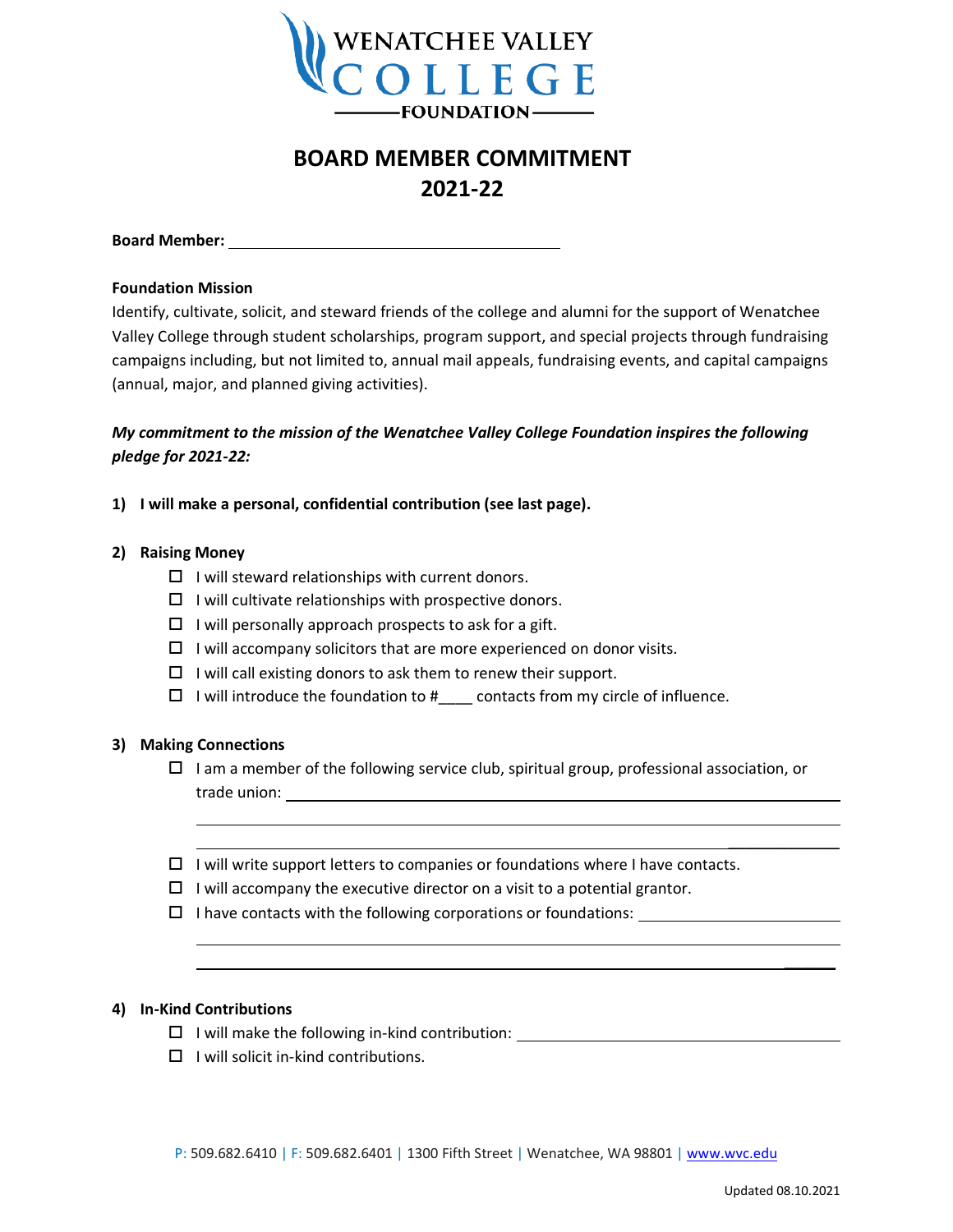### **5) Major Events**

- $\Box$  I will help find sponsor(s).
- $\Box$  I will be a table captain (securing nine guests) for the annual Gala.
- $\Box$  I will help with (circle options): set up / clean up / greeting / decorations / rides

#### **6) Committees**

I will serve on the following committee(s):

- D Development
- $\square$  Budget & Finance
- $\square$  Scholarship

#### **7) Media Work**

- $\square$  I am willing to write letters to the editor in conjunction with staff.
- $\Box$  I am willing to write content for our newsletter or website.
- I have personal media contacts with:

#### **8) Advocacy**

- $\Box$  I am willing to reach out to elected officials to discuss our issues.
- $\Box$  I am willing to attend / speak at public hearings or coalition gatherings.

## **9) Other**

I am also willing to contribute in the following way(s):

**Signature: Date:** 

*These commitments will be reviewed during the year with the Board President.*

\_\_\_\_\_\_\_\_\_\_\_\_\_\_\_\_\_\_\_\_\_\_\_\_\_\_\_\_\_\_\_\_\_\_\_\_\_\_\_\_\_\_\_\_\_\_\_\_\_\_\_\_\_\_\_\_\_\_\_\_\_\_\_\_\_\_\_\_\_\_\_\_

\_\_\_\_\_\_\_\_\_